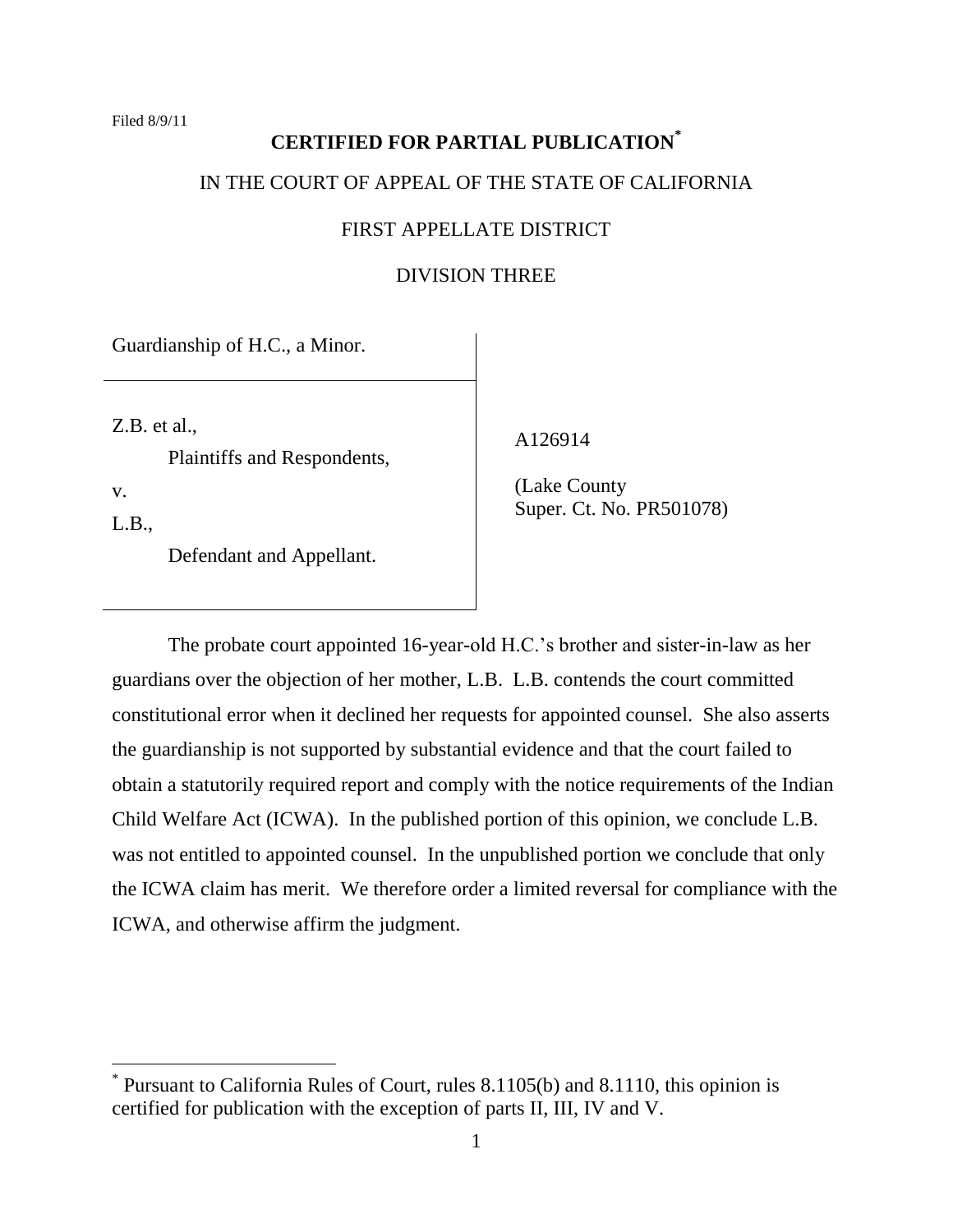#### **BACKGROUND**

#### **H.C. Comes To Live With Z.B. and Heather B.**

H.C. was born in May 1995. Her brother Z.B., 16 years her senior, had always been a father figure to her. Z.B. became concerned about his sister in the spring of 2008, when she was in seventh grade. Her academic performance had plummeted and she had been caught smoking marijuana, stealing condoms and skipping school. Z.B. and his wife, Heather B., tried to arrange for H.C. to spend a semester with them in Santa Rosa, but L.B. would not permit it.

In May 2009 Z.B. drove to Clearlake to check on H.C. When he arrived, she and her friends were smoking marijuana and cigarettes. L.B. was asleep on a couch a couple of feet away. Z.B. told H.C. that she was coming to live with him. H.C. packed her things and left voluntarily with Z.B.

Z.B. decided that one way to help H.C. was to have her talk with her various family members about her poor behavior. One of those relatives was L.B."s brother Steven M., who owned the house where H.C. and L.B. lived. When it was time for her to speak with her uncle Steven, H.C. started screaming and crying as they drove to Steven's house. Finally, she told Z.B. that Steven had molested her. Z.B. took H.C. back to her mother's home and called his wife to figure out what to do next. That evening Z.B. learned that L.B. left H.C. at Steven"s house. He picked her up and together they reported the molestation to the sheriff.<sup>1</sup>

Once the matter was reported to the sheriff, Lake County Child Protective Services (CPS) became involved. H.C. told the assigned child protective worker that L.B. knew she smoked marijuana, and L.B. admitted she used methamphetamine within two weeks of her interview by CPS. Although L.B. knew about the molestations she had not notified the police, sought medical care, or taken any steps to protect her daughter.

 $\overline{a}$ 

<sup>&</sup>lt;sup>1</sup> Steven was eventually arrested on charges relating to the alleged abuse and made several admissions. Those charges were pending during the guardianship proceedings.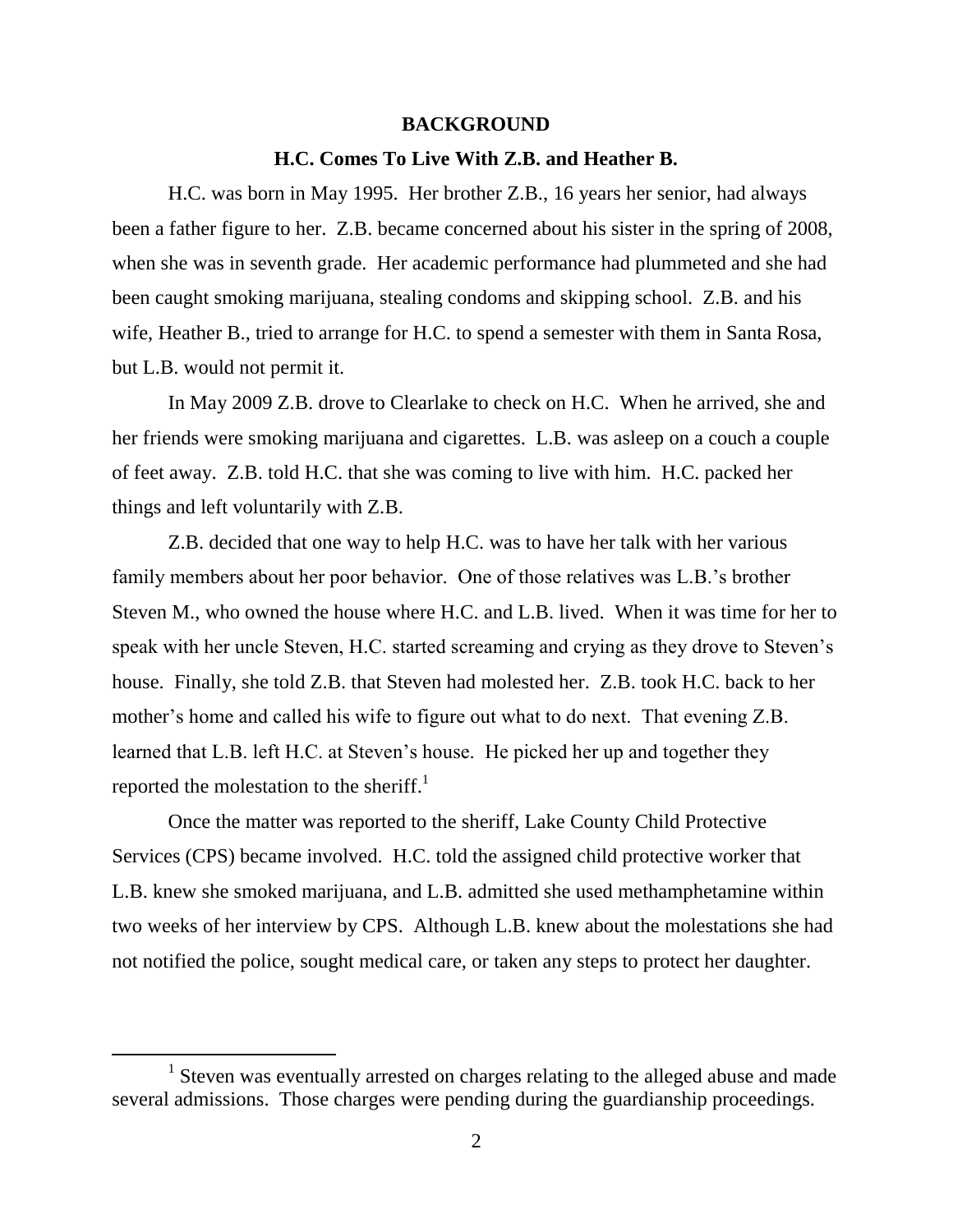The case worker concluded it was necessary to place H.C. either with a guardian or in foster care.

CPS could not place H.C. with Z.B. if she were formally detained in a dependency because he had a criminal record. However, he was the only person who demonstrated any care for H.C., and the caseworker felt that placement with Z.B. and Heather would be better for her than foster care. When she was presented with the alternatives of foster care or placement with Z.B., L.B. signed a nonbinding "safety plan" consenting to let H.C. live temporarily with her brother and sister-in-law.

Z.B. and Heather quickly filed petitions for appointment as H.C."s temporary and permanent guardians. They alleged that H.C. had been sexually assaulted by Steven, that Steven came by her house every day, and that due to the assaults she had been getting into trouble and missing school. They further alleged that L.B. knew about the assaults but failed to notify law enforcement, had an ongoing drug problem, and relied on Steven for a home, work, and money. H.C. filed a written consent to the proposed guardianship.

The court denied the petition for temporary appointment on June 12, 2009, after Z.B. and Heather failed to appear at two scheduled hearings.

#### **The Court Investigator's Report**

The court investigator filed a report on July 23, 2009. Z.B. told the investigator that both of his parents abused methamphetamines when he was a child. He related a childhood and early adulthood spent moving from place to place with his mother and various relatives and friends, punctuated by about a year and a half in juvenile detention facilities when he was in high school. In his early twenties Z.B. moved to San Diego and fathered his first child. He owed back child support but was making support payments. Eventually he moved back to Northern California, where he lived with a woman for several years and fathered a daughter.

Z.B. started using methamphetamine when he was 23 or 24 years old and used heavily between 2005 and 2006, but he completed a nine-month drug program and told the investigator he was drug-free except for one "slip up" within a year of the interview. Z.B. spent a year in jail for possession of methamphetamines when he was in San Diego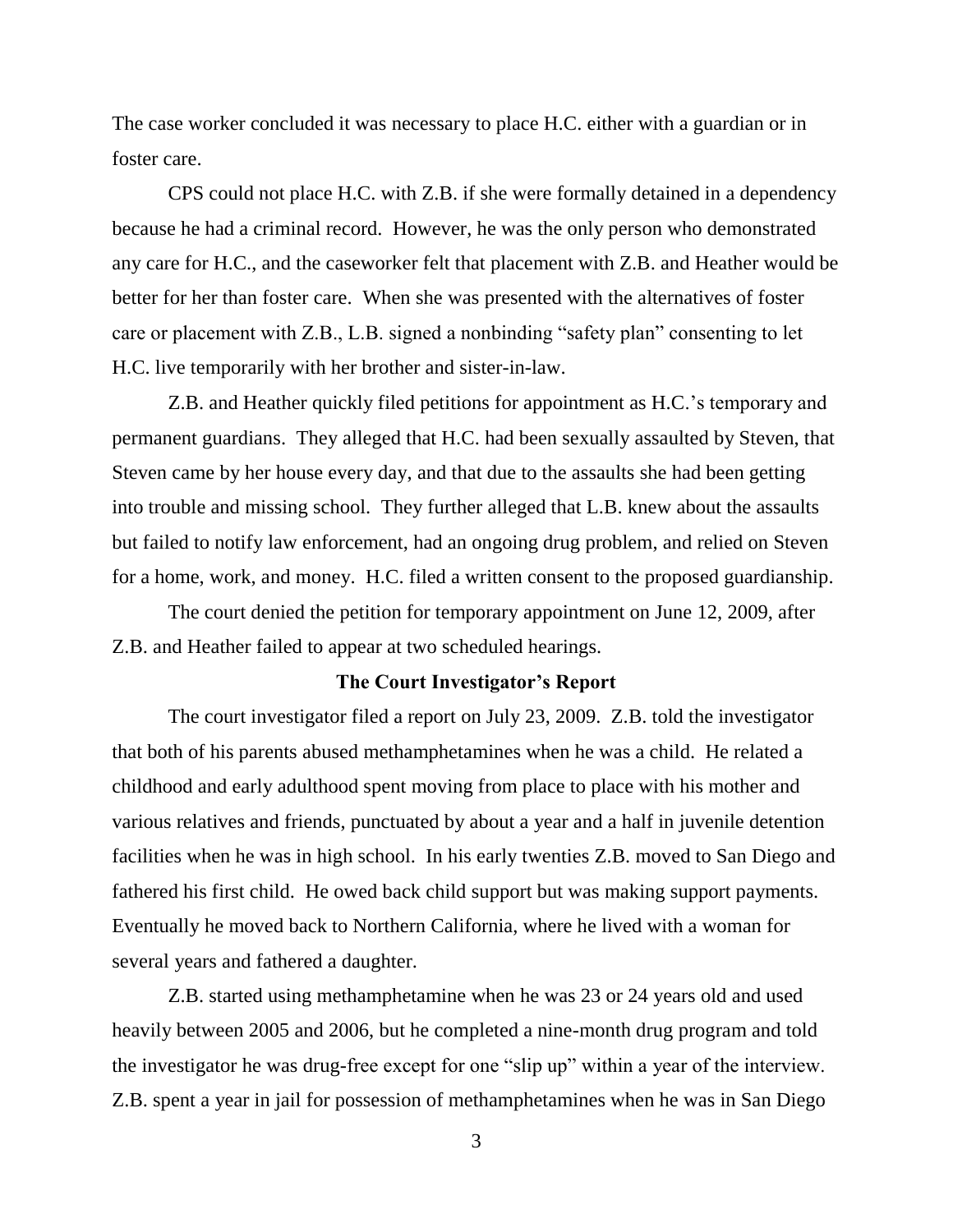and since then was arrested for fighting about three times. Heather had one arrest from June 2009 that she explained to the court investigator occurred when she picked up mail from a former address where she and Z.B. were still receiving mail and was arrested for possession of stolen property. The case was pending during the guardianship proceedings.

Z.B. and Heather met in 2005, married in 2007, and had a child in 2009. Z.B. said that Heather brought structure to his life and enabled him to care for H.C. The couple lived in a two-story, three-bedroom home in a residential neighborhood, where H.C. shared a bedroom with Z.B."s eight-year-old daughter from his previous relationship. The home was very clean and well kept. Z.B. did some plumbing jobs and had received a workers' compensation settlement for a job-related injury. Heather worked part-time for a construction company and was starting a vending machine business with Z.B. She also had some business dealings on eBay.

The confidential portion of the investigator's report provided the detail of Z.B.'s criminal history. He had a number of arrests between 1994 and 2008: a 1998 conviction for battery, a 2004 conviction for transporting controlled substances that was set aside after he completed a drug treatment program, a 2007 conviction for fighting in public, and a 2008 probation violation and misdemeanor convictions for possession of a controlled substance and grand theft.

L.B. had been arrested three times between 1994 and 2004. Each incident involved possession of a controlled substance. In 2004 she was arrested in Kansas for possession of simulated controlled substances, child endangerment, possession of opiates and driving with a suspended license, but was convicted only for driving on a suspended license.

During the guardianship proceeding, H.C. was living with Z.B. and Heather in Rohnert Park. She did not want to live with L.B. She told the court investigator that she told L.B. about Steven"s sexual abuse of her just before Christmas 2008, but that L.B. continued to leave her alone with Steven and told her not to tell Z.B. Steven dropped by their house every day.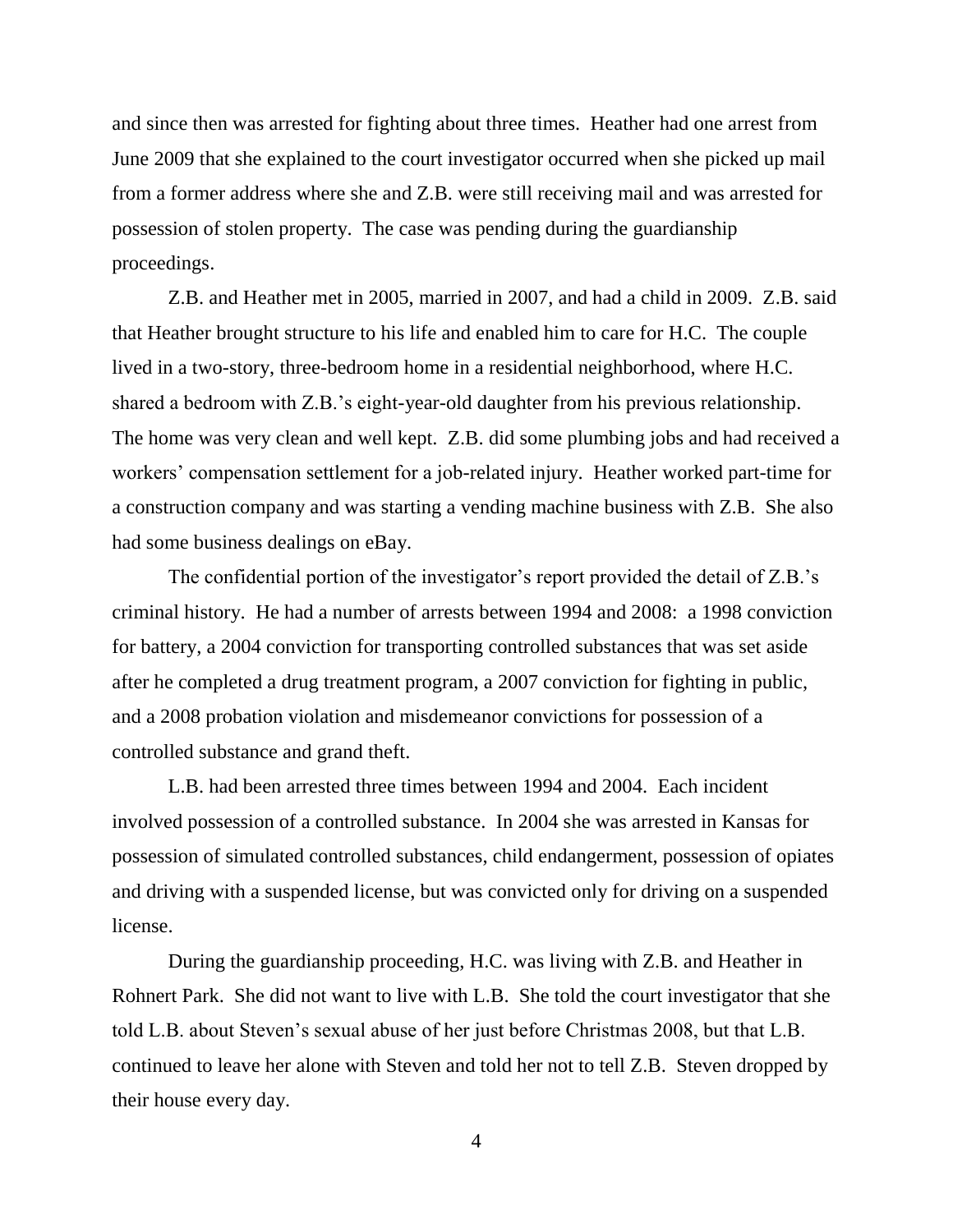H.C. believed her mother had drug problems. L.B. slept "all the time," and was hard to awaken. L.B. told H.C. that it was all right for her to smoke marijuana and would call H.C."s school to provide excuses for H.C. when she skipped class, as she often did.

Asked to explain the differences between living with L.B. and living with Z.B. and Heather, H.C. said that in her brother's home she had to go to school; there was food in the refrigerator; someone was always home when she got back from school every day; she had new clothes to wear; they had a "sit-down" dinner every evening; she lived in a clean house; and she had chores to do. She said that all of these "are the opposite" of living with L.B. H.C. did not like some of Z.B. and Heather"s rules, but she was beginning to realize they were imposed for her own benefit.

L.B."s house was cluttered, unkempt and dirty when the court investigator visited. L.B. said she was packing to move, but had not yet decided where she would go or found other housing. The conditions in the home were not suitable for a teenage girl.

L.B. said she had been arrested a "few" times in her life, and was evasive about her drug use. She initially denied ever abusing drugs or alcohol. Then she said she had used methamphetamine "once in a while, a long time ago", then, that she does use methamphetamine "once in a great while." Finally, she said that "[i]f it (methamphetamine) falls in my lap, I might, but I wouldn"t waste money on it."

CPS had records of two neglect-related referrals of L.B. concerning Z.B. in the late 1980's. As to the current referral, L.B. said that CPS coerced her into permitting H.C. to stay with Z.B. She also said that Z.B. and Heather had gotten H.C. to lie about the alleged molestation. L.B. said that when H.C. first told her what Steven was doing she offered to go to the police, but H.C. "freaked out" and said, "No, no, it was not that bad." In L.B.'s view, Steven was not a sexual predator. She thought he was trying to teach H.C. something, and "crossed the line." She denied bailing him out of jail, and said she merely assured the bail bondsman he could believe Steven if he said he was good for the bail money.

The court investigator recommended that the court deny Z.B."s petition for guardianship due to his criminal history, probationary status, drug use, failure to support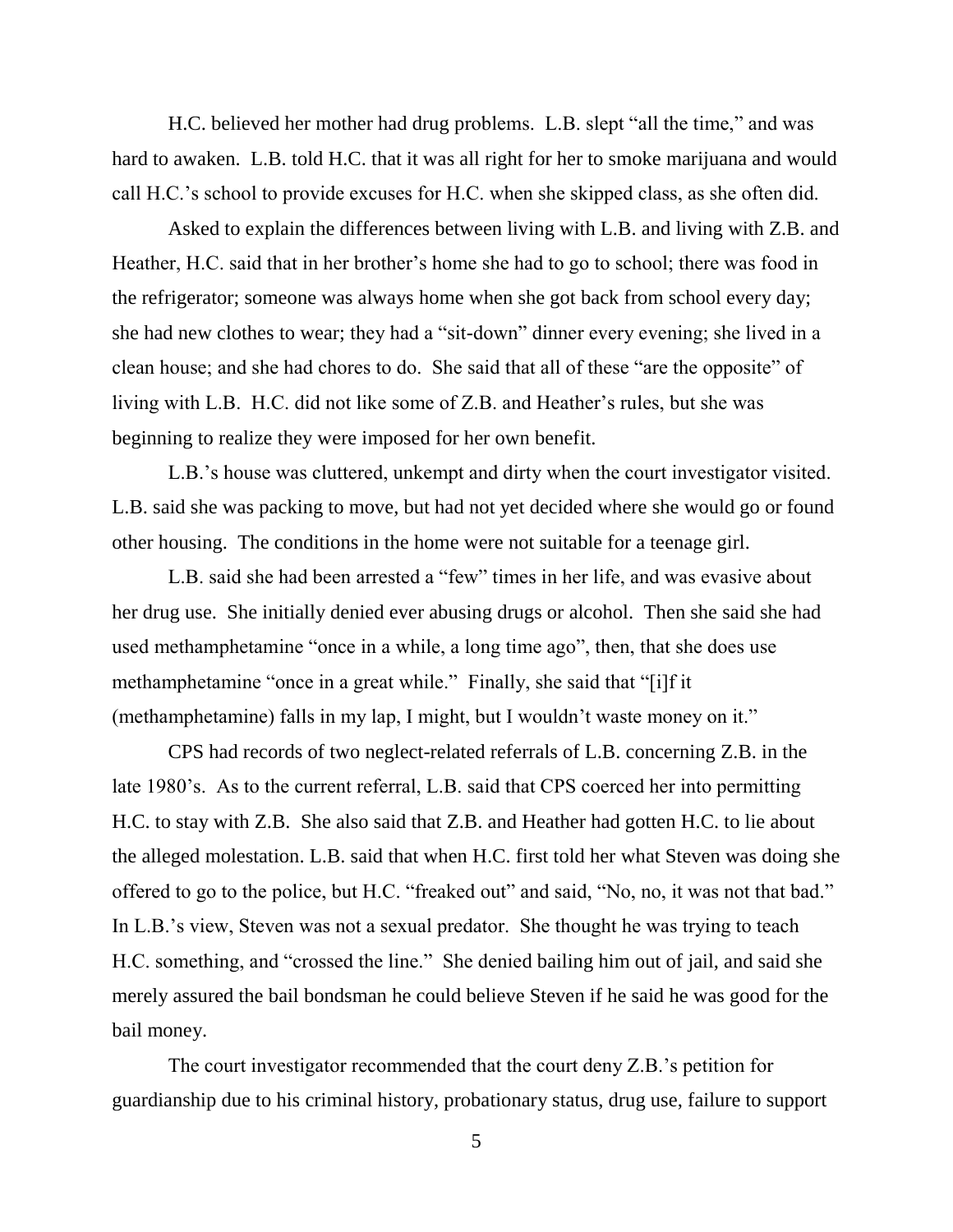his oldest child, and Heather's pending criminal case. However, the investigator believed a guardianship was necessary because of L.B."s dangerous lifestyle and failure to protect H.C. The investigator asked the child protective worker whether CPS would intervene if Z.B. and Heather were not appointed guardians. The caseworker said CPS would not intervene unless it received another referral.

### **The Hearings**

On July 31, 2009 the court set an August 25, 2009 trial date on the permanent guardianship petition. L.B. wanted the court to make an order allowing her visitation with her daughter. The court declined because the only matter before it was the guardianship petition, and told the parties "[w]hat happens between now and then is up to the whole family."

In mid-August, Z.B. and Heather filed a new temporary guardianship petition. They alleged that L.B. was still living in Steven"s house and would appear without notice at Z.B. and Heather"s house at all hours, demanding to see H.C., upsetting H.C. and everyone else in the household. The court granted the temporary guardianship over L.B."s opposition and rejected another request by her for interim visitation.

On the date set for the guardianship trial, L.B."s son J.B. appeared and announced that he intended to file a competing guardianship petition. The court told the parties it was appointing counsel for H.C., so the hearing was delayed while the temporary guardianship remained in place. L.B. asked to have an attorney appointed, which the court denied. She also repeated her request for visits pending trial. The court declined to order visitation "off the bench" but said that any party could file an application for visitation during the temporary guardianship.

The trial took place on September 15 and September 17, 2009. J.B. had not petitioned for guardianship. L.B. said she had his paperwork, but the court rejected it as untimely. The court explained the order of proof and the procedures for questioning witnesses and offering documents. The court investigator's report was admitted into evidence.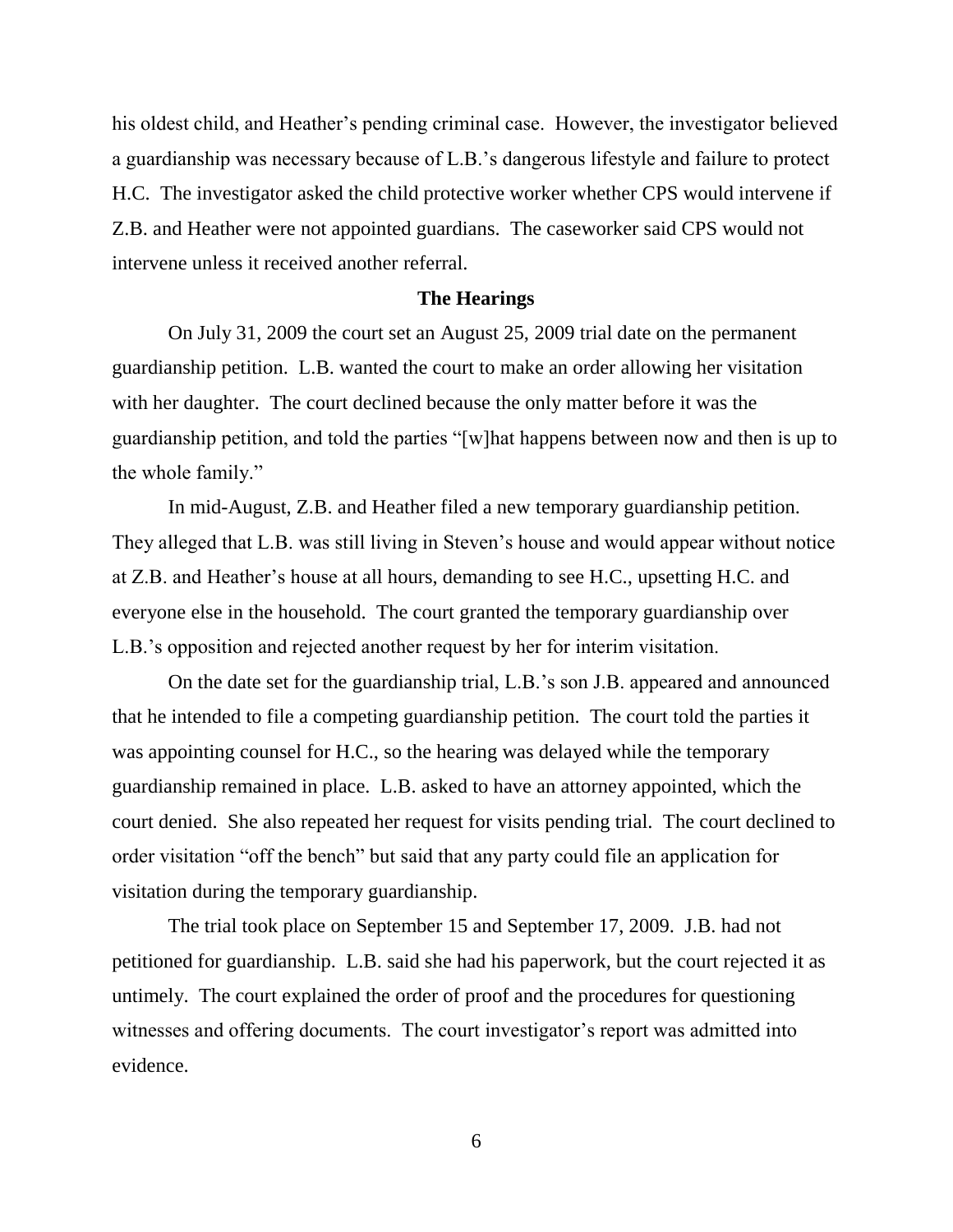L.B. requested a continuance "because I need an attorney. And obviously my rights as a mother are being intervened with. And I need to have an attorney here because I"m going to have to apply for some sort of financial aid." The court denied L.B."s request and explained that, although she could hire an attorney, she was not entitled to appointed counsel.

The court heard extensive testimony from Z.B., H.C., and Heather in support of the guardianship petition. All three were cross-examined by both H.C."s attorney and L.B. L.B. called J.B., who testified that it was his opinion Z.B. was seeking guardianship only for financial gain, that Heather and Z.B."s allegations were false, and that L.B. was a great parent. L.B. testified at considerable length, in narrative form.

After two days of testimony and arguments, the court stated from the bench its decision to grant the petition. It concluded that "a guardianship was necessary and appropriate." It found by clear and convincing evidence that it would be detrimental for H.C. to stay with L.B., and that a guardianship with Z.B. and Heather was in H.C."s best interest. The court explained that L.B. had been "on the wrong track" in parenting H.C. in light of the marijuana smoking, stealing, truancy, inadequate supervision at home, the unkempt house and drug paraphernalia in the home. The court believed L.B."s inability to care for her daughter was caused in part by an unaddressed substance abuse problem, that she had not taken reasonable steps to protect H.C. from Steven, and that her dependence on Steven for shelter created an unhealthy conflict.

The court also expressed reservations as to whether Z.B. and Heather were appropriate guardians, but it concluded that trying out the proposed guardianship was a preferable alternative to CPS intervention and H.C."s placement in foster care with strangers. The court ordered the court investigator to provide a review report in 90 days. Z.B. was ordered to provide the investigator with drug test results.

L.B. filed a timely appeal. $<sup>2</sup>$ </sup>

 $\overline{a}$ 

 $2^2$  We note that counsel was appointed to represent L.B. on appeal.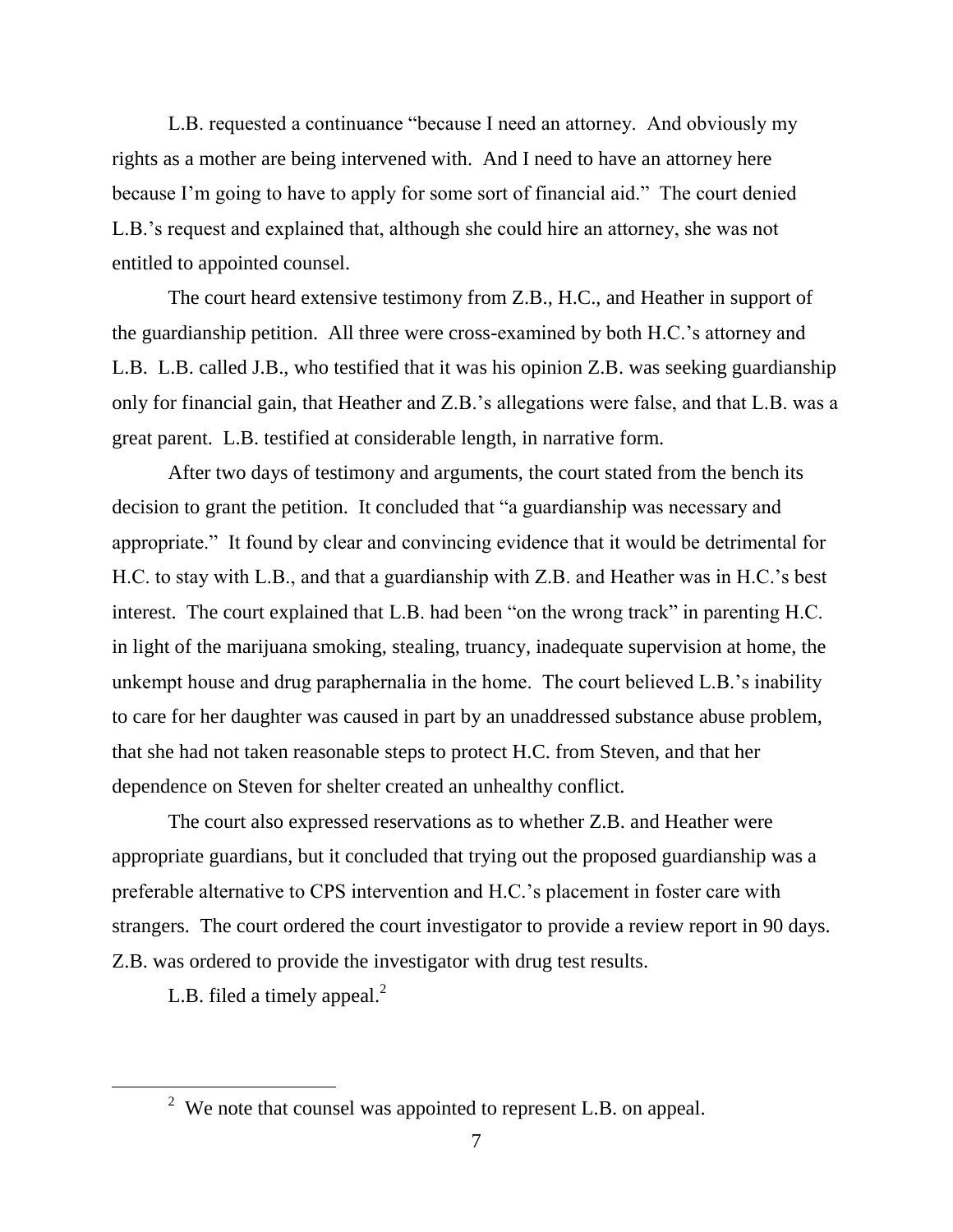#### **DISCUSSION**

#### **I. L.B. Did Not Have a Due Process Right to Appointed Counsel**

L.B. contends she had a constitutional right to appointed counsel in the probate court proceedings because she was faced with the loss of custody and, potentially, with the eventual loss of her parental rights.

## *A. Probate Code Guardianships*

Under the Probate Code, a court may appoint a guardian for a minor "if it appears necessary or convenient." (Prob. Code, § 1514, subd. (a).) If the court grants custody to a nonparent, it may do so over a parent"s objection only if it finds that custody with the parent is detrimental to the child and that custody with the nonparent is necessary in the child's best interest. (Fam. Code, § 3041, subd. (a).)<sup>3</sup> While the child's health, safety, and welfare, and any history of abuse or substance abuse by a parent are relevant (Fam. Code, § 3011), "the critical finding of detriment to the child does not necessarily turn on parental unfitness. It may be based on the prospect that a successful, established custodial arrangement would be disrupted." (*Guardianship of Ann S.* (2009) 45 Cal.4th 1110, 1123; Fam. Code, § 3041, subd. (c).) If it is not in the child"s best interest to remain in a parent's custody, the preference is for custody with "the person or persons in whose home the child has been living in a wholesome and stable environment." (Fam. Code,  $\S$  3040, subd. (a)(2).) The parent's rights over the child are suspended for the duration of the probate guardianship. (Fam. Code, § 7505, subd. (a); *Guardianship of Ann S., supra,* at p. 1124.) However, the court retains discretion to grant visitation, and may terminate the guardianship on a petition by the guardian, a parent, or the child, based on the child"s best interest. (*Id.* at pp. 1123-1124; § 1601.)

# *B. The Due Process Right to Counsel*

We have found no California authority that directly addresses whether and under what circumstances a parent may have a due process right to counsel in a guardianship

 $3$  Probate Code section 1514, subdivision (b), specifies that the appointment of a guardian is governed by Family Code, division 8, chapters 1 & 2 (§§ 3020 et seq. & 3040 et seq.) Unless otherwise noted, further statutory citations are to the Probate Code.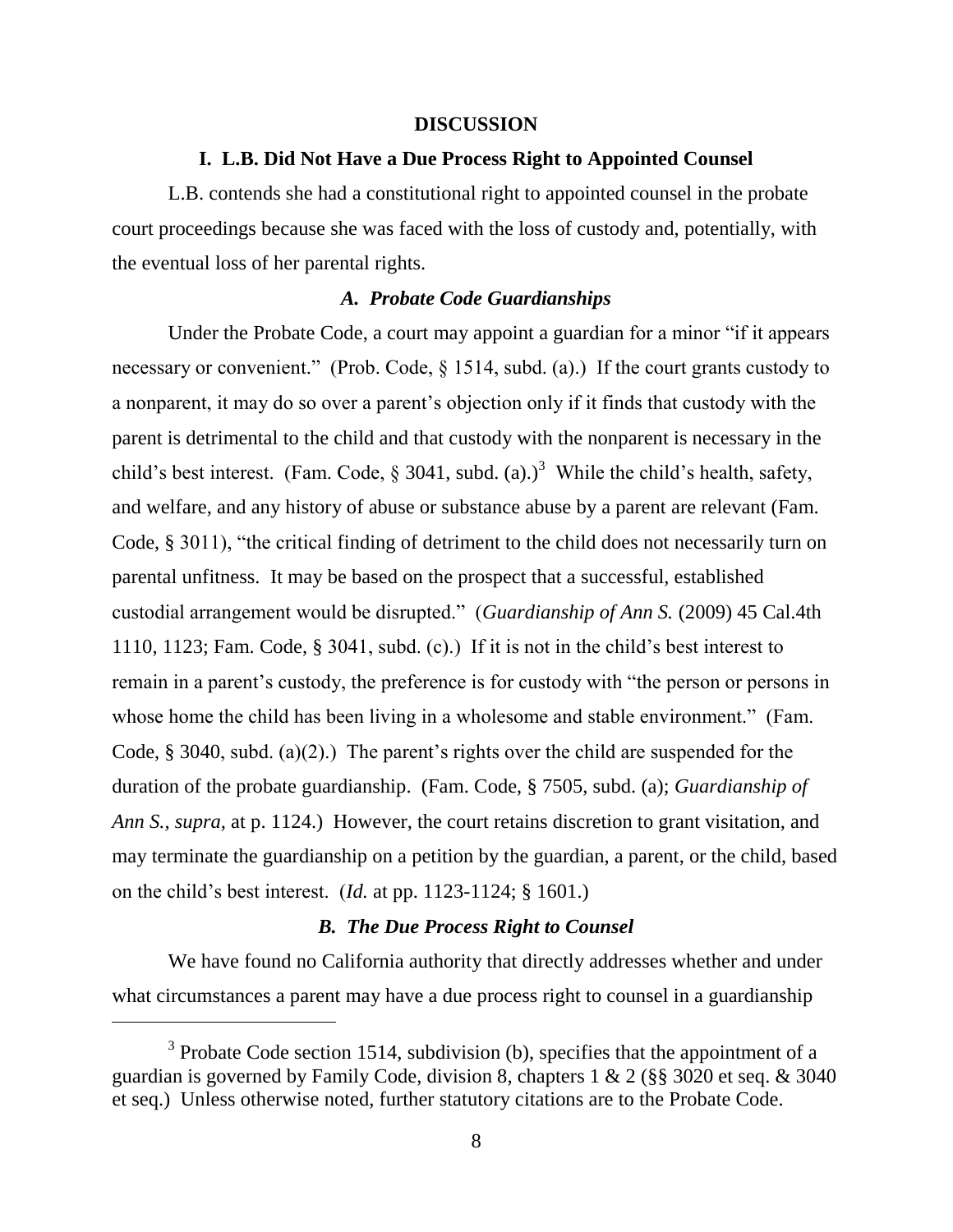proceeding brought under the Probate Code, but the principles that guide the due process considerations have been extensively explored in the related context of dependency proceedings. "The governing federal authority is *Lassiter v. Department of Social Services* (1981) 452 U.S. 18 [68 L.Ed.2d 640, 101 S.Ct. 2153]. The court there was faced with an appeal from termination of parental rights because the state court had not appointed counsel to represent the parent in the termination proceedings. The Supreme Court acknowledged that while the parent-child relationship is an important one warranting protection [citation], the singular potential of loss of custodial/parental rights is not sufficient to rebut the presumption that, absent the potential of deprivation of physical liberty, as in criminal prosecutions, there is ordinarily no constitutional right to appointment of counsel [citation]. Rather, the question is whether the complexity of the issues to be resolved and the capacity of the parent to obtain a fair hearing without counsel impel the appointment." (*In re Angelica V.* (1995) 39 Cal.App.4th 1007, 1013 (*Angelica V.*); see also *In re Sade C.* (1996) 13 Cal.4th 952, 982.) It is now beyond debate that *Lassiter* controls whether a parent must be provided counsel in proceedings implicating the parent's custody or parental rights. (See *In re Sade C., supra,* at pp. 986-993; *Iraheta v. Superior Court* (1999) 70 Cal.App.4th 1500, 1505-1508; *In re Ronald R.* (1995) 37 Cal.App.4th 1186, 1195-1197; *In re Arturo A.* (1992) 8 Cal.App.4th 229, 238; *In re Emilye A.* (1992) 9 Cal.App.4th 1695, 1707-1708; *Guardianship of Ethan S.* (1990) 221 Cal.App.3d 1403, 1412-1414.)

To apply *Lassiter*, we first balance the three factors identified in *Mathews v. Eldridge* (1976) 424 U.S. 319, 335 [47 L.Ed.2d 18, 96 S.Ct. 893] as central to any due process analyses. They are: "the private interests at stake, the government"s interest, and the risk that the procedures used will lead to erroneous decisions." (*Lassiter v. Department of Social Services* (1981) 452 U.S. 18*,* 27 (*Lassiter*).) We then set the "net weight" of those factors against the presumption that there is a right to appointed counsel only where the proceedings threaten the indigent litigant"s personal liberty. (*Ibid*.) "If, in a given case, the parent's interests were at their strongest, the State's interests were at their weakest, and the risks of error were at their peak, it could not be said that the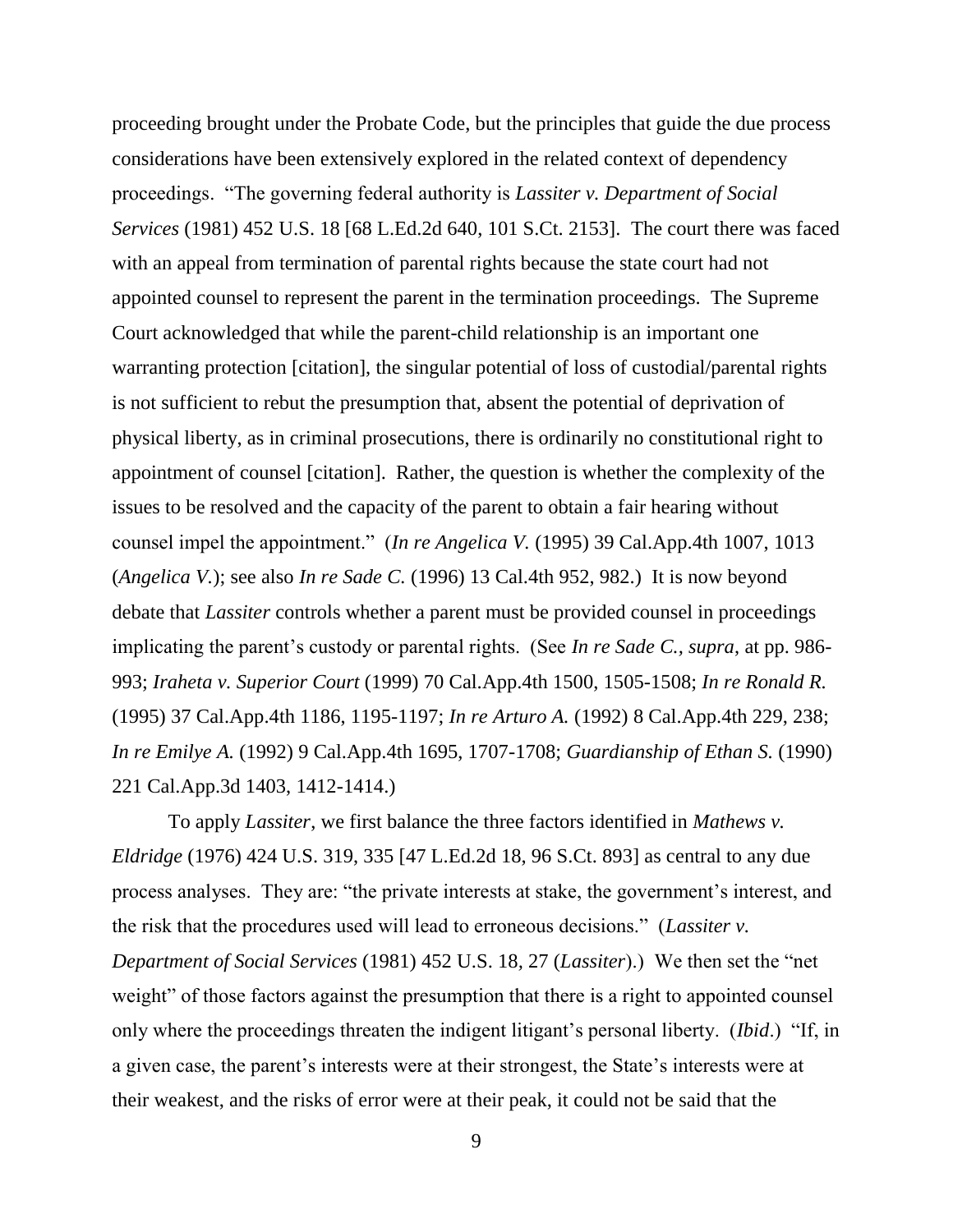*Eldridge* factors did not overcome the presumption against the right to appointed counsel, and that due process did not therefore require the appointment of counsel. But since the *Eldridge* factors will not always be so distributed, and since "due process is not so rigid as to require that the significant interests in informality, flexibility and economy must always be sacrificed,' [citation], neither can we say that the Constitution requires the appointment of counsel in every parental termination proceeding." (*Id.* at p. 31.) To the contrary, whether a parent possesses a constitutional due process right to appointment of counsel in dependency actions demands resolution on a case-by-case basis. (*Id.* at pp. 26, 31-32; *In re Angelica V., supra*, 39 Cal.App.4th at p. 1013; *In re Christina P.* (1985) 175 Cal.App.3d 115, 129; *In re Ronald R., supra*, 37 Cal.App.4th at p. 1195.)

#### *1. The Private Interests*

The private interests at stake here are significant. L.B. faces the loss of her daughter's care, companionship and custody for an indefinite period of time that could conceivably last until H.C."s majority. "It is well settled that a parent"s interest in maintaining a normal parent/child relationship is an extremely important interest." (*In re Emilye A.*, *supra*, 9 Cal.App.4th at p. 1708; *In re Kristin H.* (1996) 46 Cal.App.4th 1635, 1642.) Even though L.B."s interest in the proceedings is significant, she is not threatened with the termination of her parental rights. "A termination of parental rights is both total and irrevocable. Unlike other custody proceedings, it leaves the parent with no right to visit or communicate with the child, to participate in, or even to know about, any important decision affecting the child"s religious, educational, emotional, or physical development. It is hardly surprising that this forced dissolution of the parent-child relationship has been recognized as a punitive sanction by the courts, Congress, and commentators. The Court candidly notes, as it must . . . that termination of parental rights by the State is a "unique kind of deprivation." " (*Lassiter, supra,* 452 U.S. at pp. 39-40 (dis. opn. of Blackmun, J.); see *In re Kristin H., supra,* at p. 1661.)

Thus, when hearings in dependency cases may result in findings that later serve as the basis for terminating parental rights, our courts have generally found a due process right to appointed counsel. (*In re Arturo A., supra*, 8 Cal.App.4th at pp. 239-240; *In re*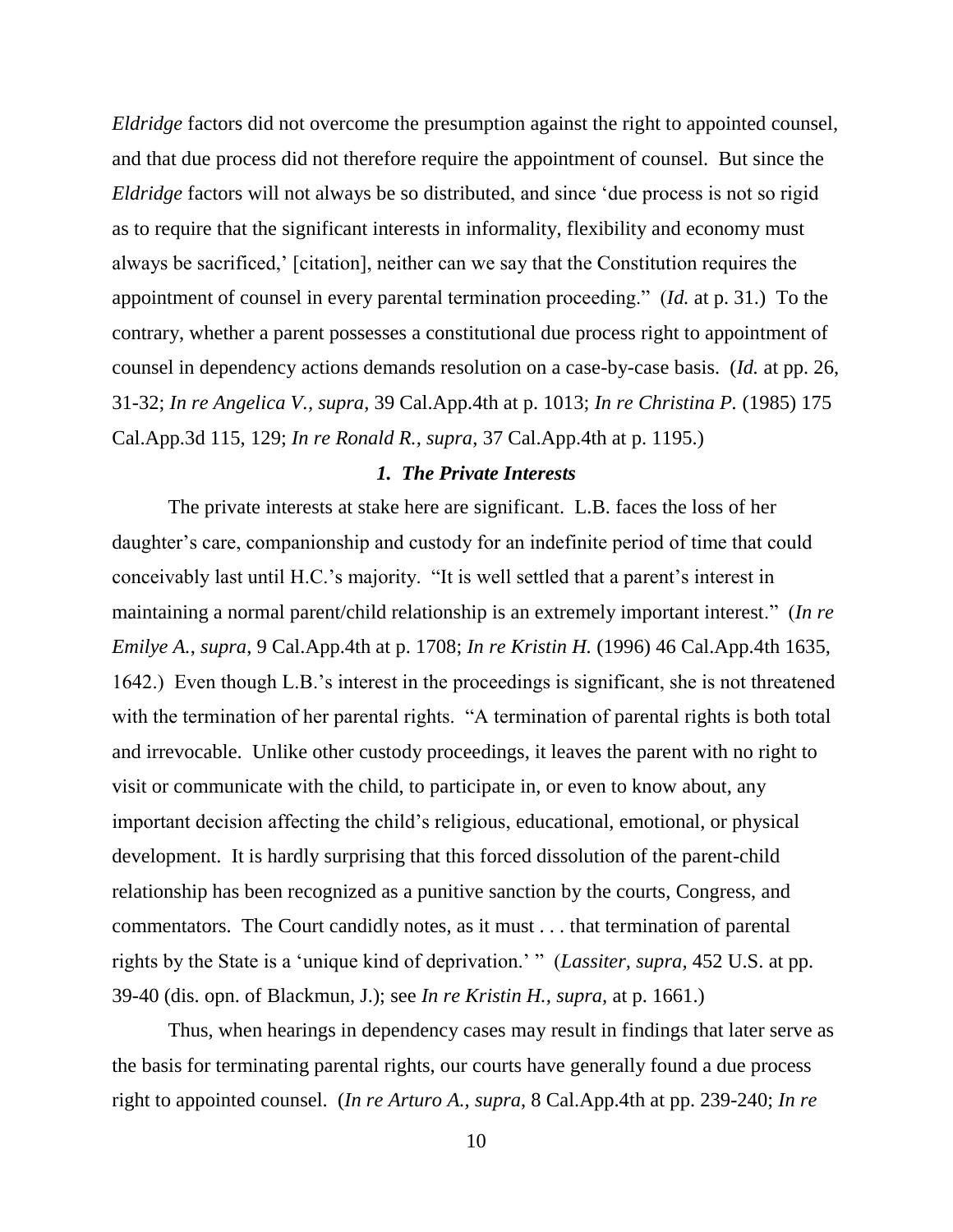*Jackson W.* (2010) 184 Cal.App.4th 247, 261; *In re Andrew S.* (1994) 27 Cal.App.4th 541, 548-549; but see *In re Kristin H., supra*, 46 Cal.App.4th at p. 1666; *In re Angelica V.*, *supra*, 39 Cal.App.4th at p. 1013, fn. 3.)<sup>4</sup>

We disagree with L.B.'s assertion that the recent addition of section 1516.5 to the probate guardianship statutes demonstrates that the instant proceedings fall within the category of proceedings that lead to the termination of parental rights. Pursuant to section 1516.5, a guardian may petition to have a child declared free from a parent's custody and control if the parent lacks legal custody, the child has been in the guardian"s physical custody for at least two years, and the court finds, considering all factors relevant to the child"s best interest, that the child would benefit from adoption by the guardian. (§ 1516.5, subd. (a).)<sup>5</sup> But unlike the dependency scheme, none of the findings that can lead to termination are made in the initial guardianship proceeding. Moreover, here there is no indication that Heather and Z.B. will pursue termination under section 1516.5. Their petition expresses no intention to adopt H.C., and they testified their wish is for L.B. to maintain her relationship with H.C. if she can control her methamphetamine problem. Moreover, L.B. retains the right to seek visitation during the guardianship and to petition for dissolution of the guardianship, as do both H.C. and her guardians. (§ 1601.) The possibility that Heather and Z.B. could later seek adoption under section

 $4$  L.B. mischaracterizes *In re Arturo A*. as holding that due process requires mandatory appointment of counsel at every stage of the dependency proceedings*.* It does not. The due process right to counsel attaches when a proceeding may result in orders that would serve as a basis for terminating parental rights, i.e. terminating or denying services and setting a selection and implementation hearing. (*In re Arturo A., supra*, 8 Cal.App.4th at pp. 239-240; see *In re Ronald R.*, *supra*, 37 Cal.App.4th at pp. 1195.) Although the same court later clarified in *In re Angelica V., supra,* that the most critical factors are the complexity of the issues and the likelihood that appointed counsel would affect the outcome, it did so in the context of addressing proceedings in which the result may be the termination of parental rights. (39 Cal.App.4th at p. 1013, fn.3.)

<sup>&</sup>lt;sup>5</sup> The parent is statutorily entitled to counsel in a proceeding under section 1516.5 (§ 1516.5, subd. (c)) and the requirements for termination of the parental relationship must be found by clear and convincing evidence. (*Guardianship of Ann S.*, *supra*, 45 Cal.4th at p. 1127, fn. 9.)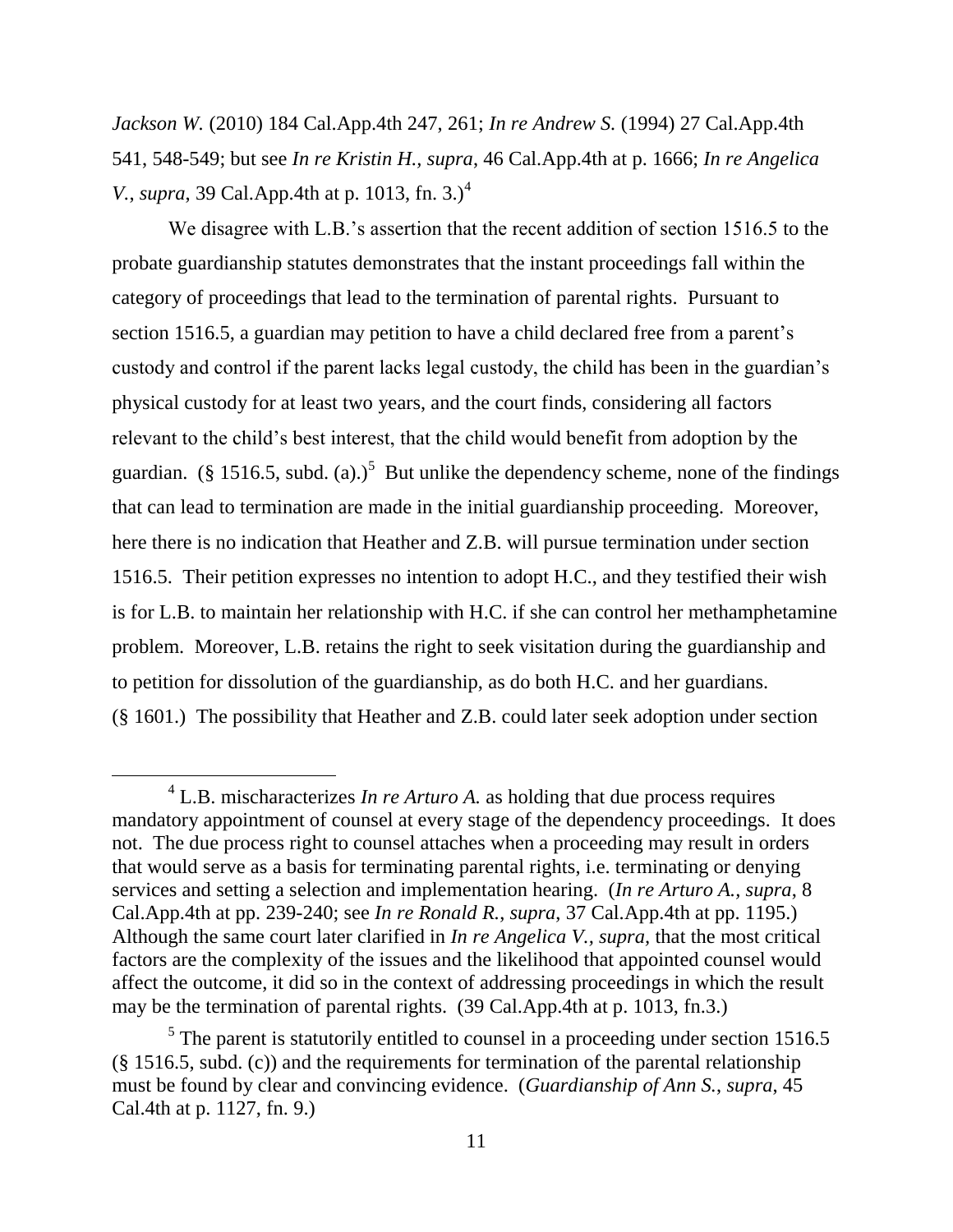1516.5 does not pose an equivalent threat to L.B."s parental rights as adverse dependency rulings that may lead directly to termination.

It is also significant that the guardianship proceedings carried no threat of criminal charges against L.B., a factor that, when present, heightens the private interest at stake. (*Lassiter, supra,* 457 U.S. at p. 27, fn. 3; accord, *Salas v. Cortez* (1979) 24 Cal.3d 22, 28- 29 (*Salas*) [due process right to counsel for defendants in paternity proceedings by state]; *In re Emilye A.*, *supra*, 9 Cal.App.4th at pp. 1708-1709; cf. *Guardianship of Ethan S., supra*, 221 Cal.App.3d at p. 1413 [no potential loss of liberty or property in reversepaternity action].) While L.B."s personal interests in the guardianship proceedings are profound, they do not occupy the same plane as those of a parent in proceedings that trigger termination of parental rights.

### *2. The State's Interests and the Risk of an Erroneous Decision*

The differences between a private guardianship proceeding and a state-prosecuted dependency figure strongly in assessing both the government's interest in the proceeding and the risk of an erroneous decision. Compared even to a section 1516.5 petition to free a ward for adoption by the guardian, "[d]ependency proceedings are fundamentally different.... The state is not a party to a probate guardianship, and its resources are not pitted against the parent. [Citations.] Nor does the state assume jurisdiction over the child and proceed toward family reunification or an alternative permanent placement, as in dependency cases. Rather, probate guardianship is a private custody arrangement approved but not supervised by the court. The state initiates no proceedings and carries no burden to prove anything. It performs only a judicial role." (*Guardianship of Ann S.*, *supra*, 45 Cal.4th at p. 1133; see also *Guardianship of Ethan S.*, *supra*, 221 Cal.App.3d at p. 1414 [private action brought under Uniform Parentage Act]; compare *Salas, supra,* 24 Cal.3d at p. 30 [defendants in paternity action prosecuted by county were "opposed by the full resources of the state, marshalled on the plaintiffs" behalf"]; *In re Emilye A.*, *supra*, 9 Cal.App.4th at p. 1709; see also *Lassiter, supra,* 457 U.S. at p. 43, fn. 9 (disn. opn. by Blackmun, J.) [observing that due process may not require appointed counsel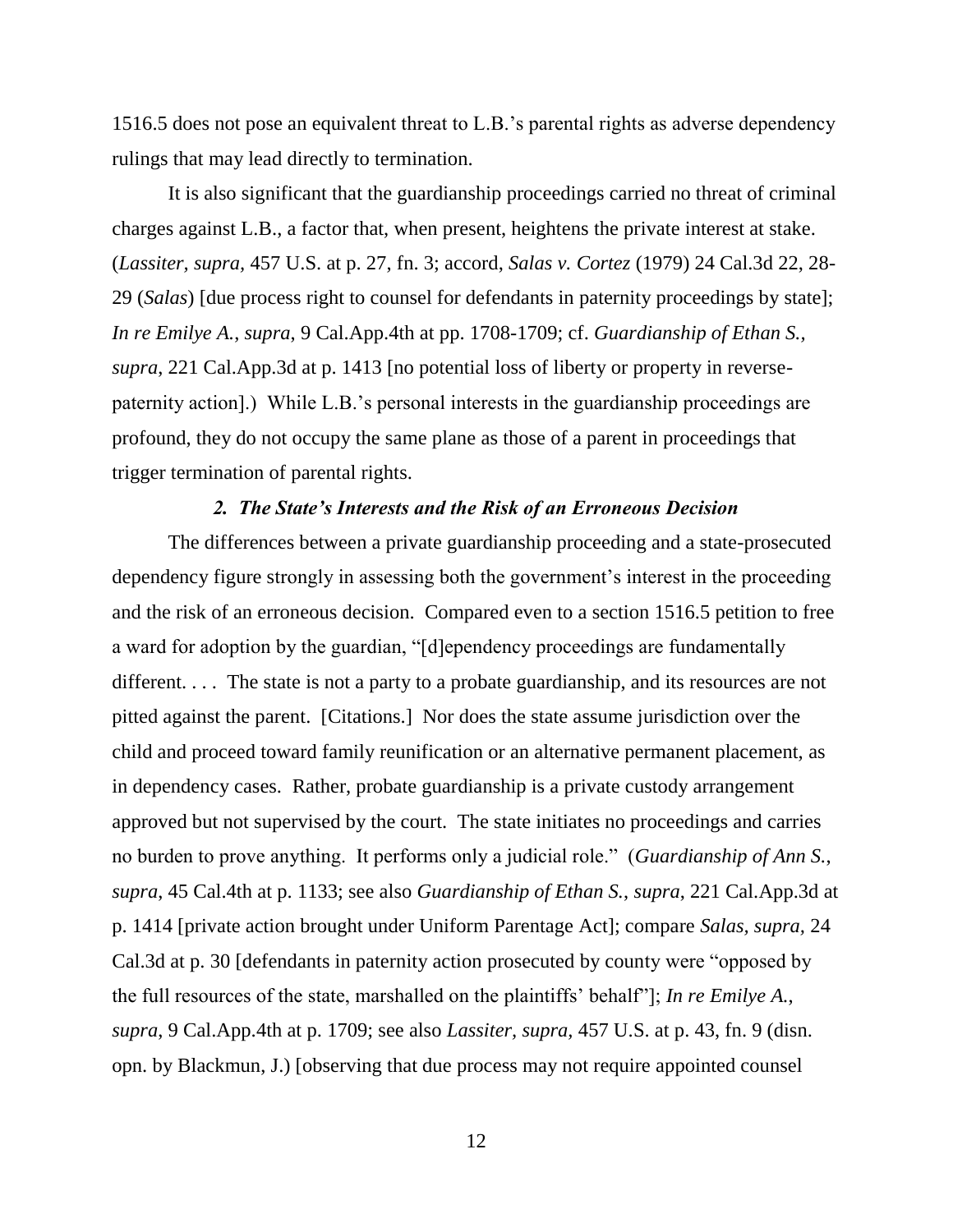when a guardian or other private party, rather than the state, seeks termination of parental rights].)

The private guardianship proceedings here did not present the David and Goliath scenario created when the power of the state is brought to bear upon an unrepresented parent. Here, as in *Guardianship of Ann S.*, the state's only role was judicial; it had no particular interest in the outcome, and it played no part in proving the guardianship petition. While it is in the state's general fiscal interest to avoid the expense and potential delay inherent in appointing counsel, it also has an interest in the child"s welfare that may best be served by making sure that both sides are adequately represented. (*Lassiter, supra,* 457 U.S. at pp. 27-28; *Guardianship of Ethan S., supra,* 221 Cal.App.3d at p. 1414; *In re Emilye, supra,* 9 Cal.App.4th at p. 1709.) Thus, while the state"s interests add little to the *Eldridge* equation in this situation, its relatively limited role makes the private guardianship proceeding a less pressing case for appointed counsel than a stateprosecuted dependency.

Moreover, as difficult as it may be for an unrepresented parent to navigate the rules of evidence and courtroom procedure, this case did not involve expert medical or psychiatric testimony or other particularly complex areas "which few parents are equipped to understand and fewer still to confute." (*Lassiter, supra*, 452 U.S. at p. 30; *In re Emilye A., supra,* 9 Cal.App.4th at p. 1709.) The court gave L.B. considerable leeway in questioning witnesses, giving her narrative testimony, and arguing her defense, and carefully considered evidence that weighed both in favor of and against the guardianship petition. Finally, in this case there was compelling evidence – including H.C."s clearly expressed wishes – in favor of the petition. All of these points weigh against the risk of error and the likelihood that the result would have been different had L.B. been represented by counsel.

In sum, this is not a case where "the parent's interests were at their strongest, the State's interests were at their weakest, and the risks of error were at their peak." *(Lassiter, supra,* 452 U.S. at p. 31.) L.B."s interest in appointed counsel to oppose the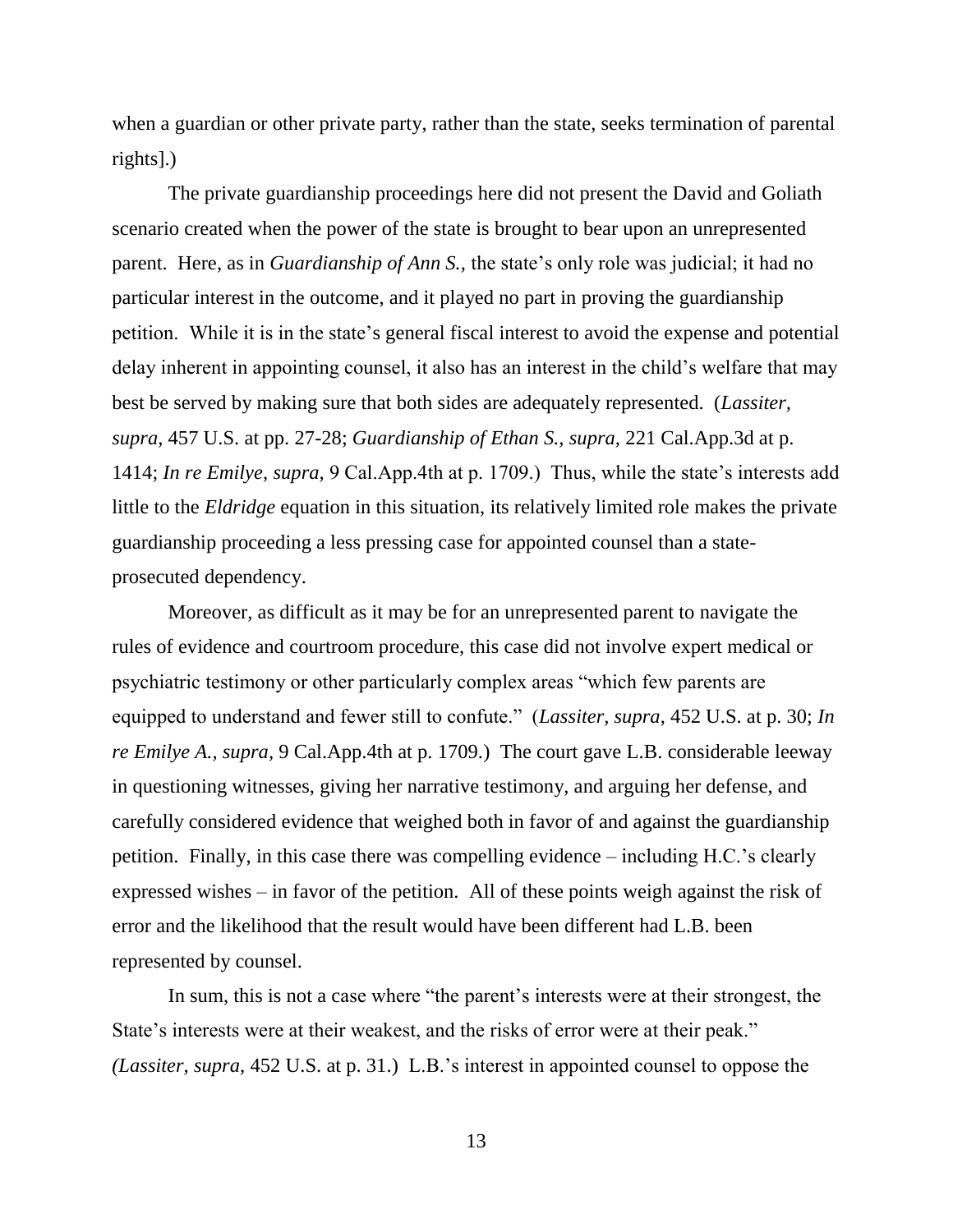guardianship petition does not outweigh the presumption that due process guarantees appointed counsel only where loss of liberty is threatened. (*Ibid*.)

## **II. Compliance With Section 1513**

L.B. contends the court exceeded its jurisdiction and committed prejudicial error when it adjudicated the guardianship petition without a written report from Child Protective Services pursuant to section 1513, subdivision (c). The contention is meritless.

"Unless waived by the court, a court investigator . . . may make an investigation and file with the court a report and recommendation" concerning a proposed guardianship. (§ 1513, subd. (a).) Under section 1513, subdivision (c), if the investigator finds that any party alleges the proposed ward"s parent is unfit, as defined by Welfare and Institutions Code section 300, "the case shall be referred to the county agency designated to investigate potential dependencies" and "[g]uardianship proceedings shall not be completed until the investigation required by sections 328 and 329 of the Welfare and Institutions Code is completed and a report is provided to the court in which the guardianship is pending." Welfare and Institutions Code sections 328 and 329 require a child protective worker to investigate whether the family should be offered services and whether juvenile court proceedings should be commenced if there is a report of abuse or neglect or cause to believe a child has been abused or neglected.

L.B. maintains the court violated section 1513, subdivision (c), because the child protective worker did not provide the court with a written report of her investigation. But the statute did not require her to do so. The case worker conducted the required investigation under Welfare and Institutions Code section 328 after Z.B. and H.C. went to the police. She concluded that a guardianship or foster placement was necessary, that placement with Z.B. and Heather was preferable to foster care, and that Z.B."s criminal history would foreclose the court's ability to place H.C. in his home if dependency proceedings were to be initiated in juvenile court. All of this was reported to the court investigator and included in his written report to the probate court. Accordingly, the record demonstrates compliance with the statutory requirement. The record also presents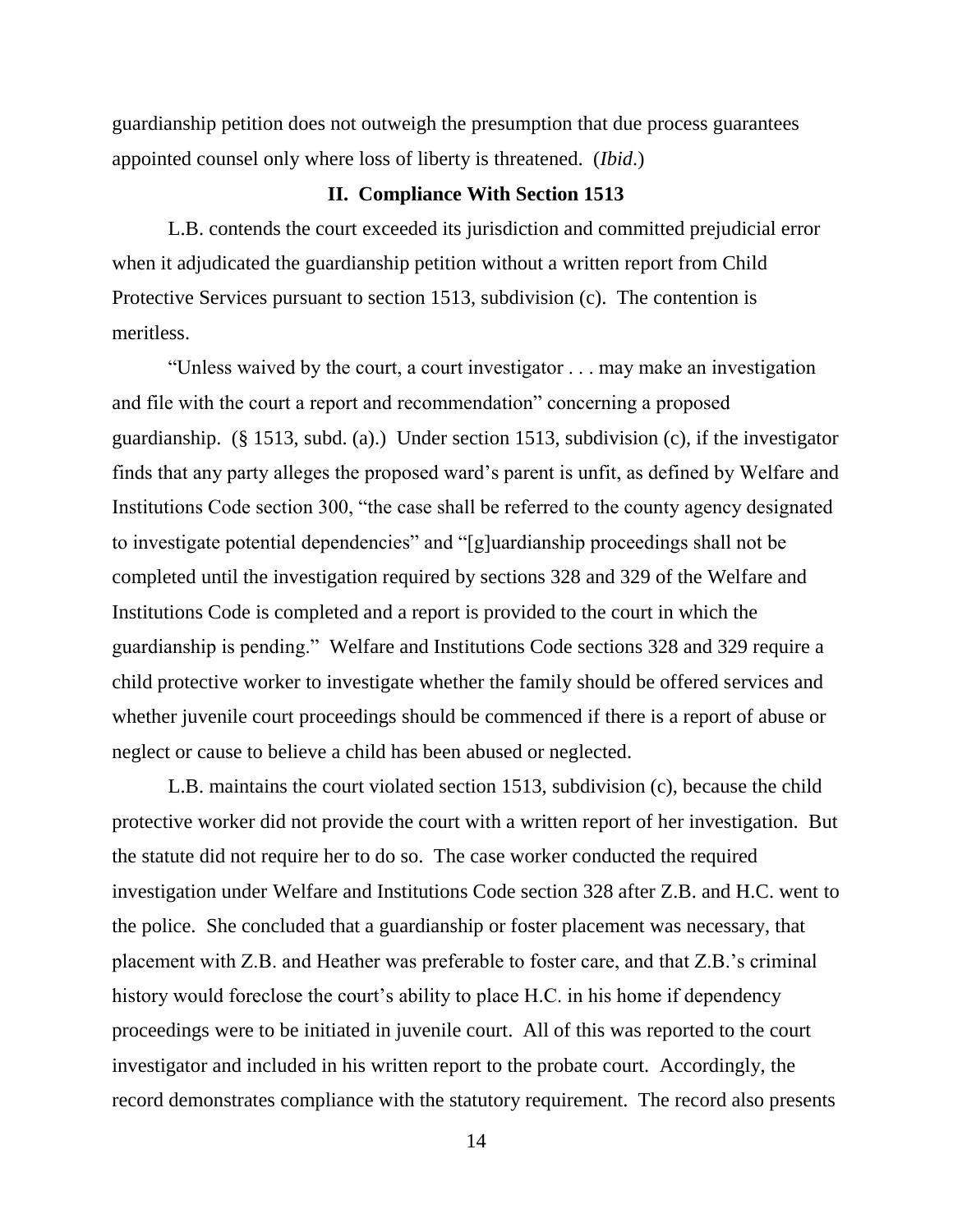circumstances that readily distinguish this case from *Guardianship of Christian G.* (2011) 195 Cal.App.4th 581, where there was a complete failure to comply with section 1513.

Assuming, arguendo, that the Legislature intended (without specifying) that the child protective worker must file a separate written report with the court, no prejudice could have resulted from its absence in light of the information in the report by the court investigator. We perceive nothing in the statutory language to support L.B."s claim that the report requirement is jurisdictional, and there is no indication in the record that the court was deprived of important information.

# **III. Interim Custody and Visitation**

### *A. Background*

L.B. asked the court to order H.C. be returned to her custody at the June 12, 2009 hearing on Z.B.'s first petition for temporary guardianship. The court denied the petition, and explained that "[w]ith regard to custody, that's not something that I'm dealing with today except that I have denied the Petition for temporary guardianship." On July 31, L.B. told the court that Z.B. and Heather would not let her visit H.C. even though she had legal custody. The court explained that the only matter before it was the petition for permanent guardianship "which is going to be heard; that"s the first date I think I have got a judge and courtroom to hear it. What happens between now and then is up to the whole family." When H.C. asked the court whether she had to go back to her mother, the court made clear that L.B. had the legal right to take her.

In August, after the court granted Z.B."s second petition for temporary guardianship, L.B. asked for visitation. Z.B. strenuously opposed the request. He objected that the various agencies involved in investigating the sexual abuse allegations opposed visitation because H.C. had been harmed by her mother"s behavior, and argued that H.C. needed the safety and security of his home.

The court denied L.B."s request. It ruled: "I"m not going to make any visitation orders or anything like that off the bench. Whether somebody submits application to have that done during a period of the temporary guardianship, I don"t know what judge might hear that or grant it or not, but it would have to be if you agreed that it would be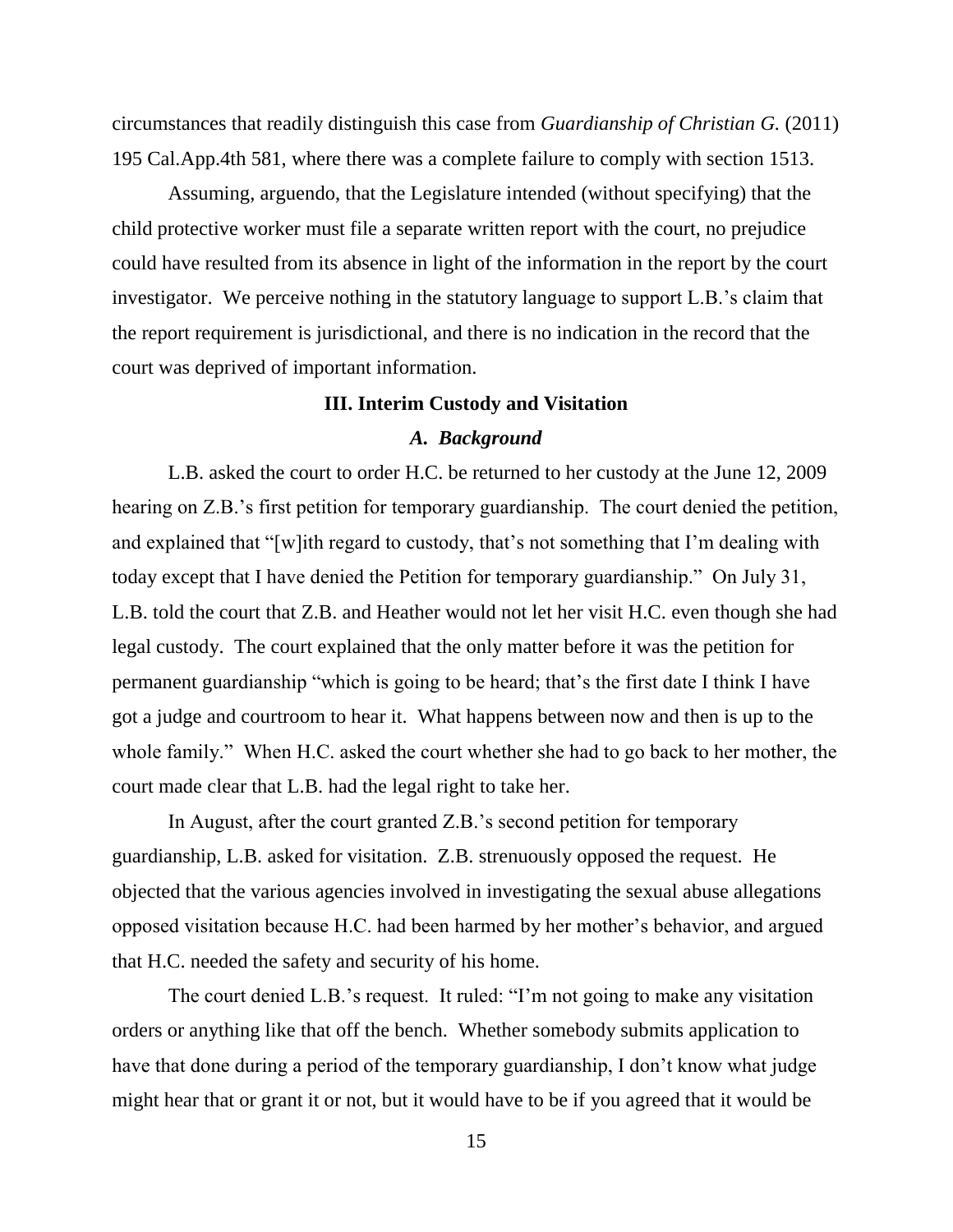that the temporary guardians are in full control exercising full discretion unless the Court further orders .... It's up to you."

#### *B. Interim Custody*

L.B. argues the denial of her custody request denied her substantive due process. Not so. Until the court granted the temporary guardianship, L.B."s loss of custody was the result of private, not state, action. " "[N]othing in the language of the Due Process Clause itself requires the State to protect the life, liberty, and property of its citizens against invasion by private actors. The Clause is phrased as a limitation on the State's power to act, not as a guarantee of certain minimal levels of safety and security. It forbids the State itself to deprive individuals of life, liberty, or property, without "due process of law," but its language cannot fairly be extended to impose an affirmative obligation on the State to ensure that those interests do not come to harm through other means. Nor does history support such an expansive reading of the constitutional text. . . . [T]he Due Process Clause of the Fourteenth Amendment was intended to prevent government "from abusing [its] power, or employing it as an instrument of oppression," . . . . Its purpose was to protect the people from the State, not to ensure that the State protected [the people] from each other." " (*Homestead Savings v. Darmiento* (1991) 230 Cal.App.3d 424, 431, quoting *DeShaney v. Winnebago Cty. Soc. Servs. Dept*. (1988) 489 U.S. 189, 195-196.)

### *C. Visitation*

Nor were L.B."s due process rights violated by the denial of her requests for visitation during the guardianship proceedings. A probate court has the inherent power to grant visitation rights (*Guardianship of Martha M.* (1988) 204 Cal.App.3d 909, 911), but the decision must be based on whether visitation is in the child"s best interests. (*Id.* at p. 914; see *Guardianship of Reynolds* (1943) 60 Cal.App.2d 669, 677-679; *Guardianship of Coughlin* (1954) 129 Cal.App.2d 290, 292; *Estate of Walsh* (1952) 114 Cal.App.2d 82, 85-86.) L.B. made no such showing.

L.B."s contention that the court abused its discretion when it declined to order visitation *after* it granted the permanent guardianship petition fails for the same reason;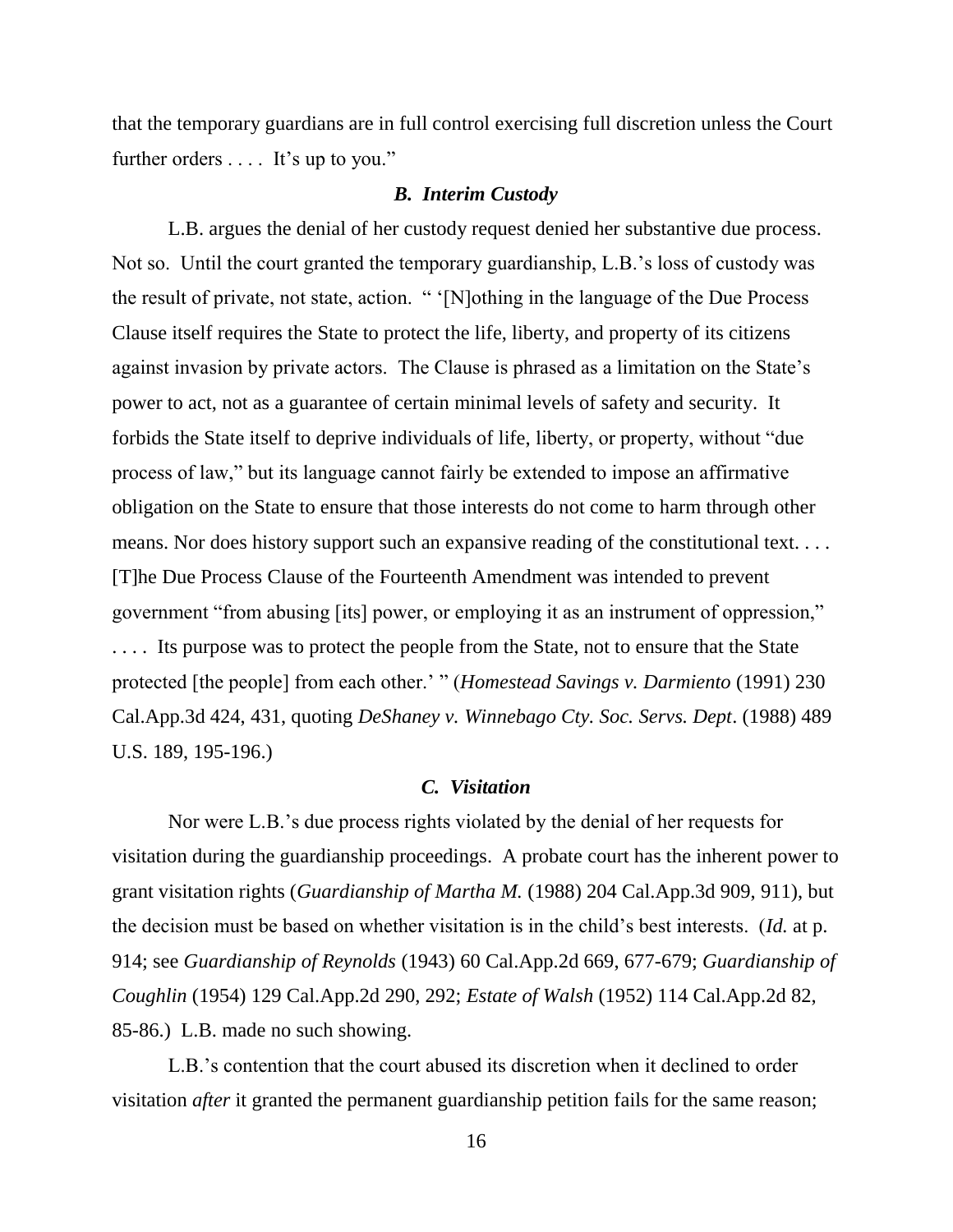she identifies no evidence that visitation was in H.C."s best interests. To the contrary, H.C. testified that, although she missed her mother, she did not want contact with her unless L.B. underwent drug rehabilitation. H.C. was concerned about L.B."s drug use and angry that her mother helped bail Steven out of jail. Nevertheless, the court did not foreclose possible visitation. Instead, it ordered the court investigator to explore and report back on the potential for visitation in the future. That order was an appropriate exercise of the court's continuing jurisdiction and, on this record, well within its discretion. "If circumstances subsequent to the original order make it desirable and conducive to the comfort and well-being of the child that a modification thereof be made, the court, to alleviate or correct the situation, has jurisdiction to order that regulations be imposed upon the guardian, such as directing that a relative or other person should have access to the child whose custody is decreed in the guardian." (*Guardianship of Reynolds, supra*, 60 Cal.App.2d at p. 677.)

#### **IV. Substantial Evidence Supports the Court's Decision**

L.B. next contends there was insufficient evidence to establish either that H.C."s best interests necessitated the appointment of a guardian or, if so, that Z.B. was the appropriate selection. We review this claim for substantial evidence, i.e., evidence that is reasonable, credible and of solid value, resolving all conflicts in favor of the judgment and deferring to the court's determinations of credibility and the relative weight accorded to competing evidence. (*In re Jasmine C.* (1999) 70 Cal.App.4th 71, 75.) L.B. bears the burden of demonstrating that "there is no evidence of a sufficiently substantial character to support the verdict." (*In re Geoffrey G.* (1979) 98 Cal.App.3d 412, 420.) She has not done so.

We have discussed the report of the court investigator, which was received into evidence, and which alone contains considerable evidence that it would be harmful to H.C. to remain in L.B."s care. And there was more. Family Code section 3042, subdivision (a) (made applicable to these proceedings by section 1514, subdivision (b)), directs the court to consider and give due weight to the custody wishes of a child of sufficient age and capacity to form an intelligent preference. H.C. testified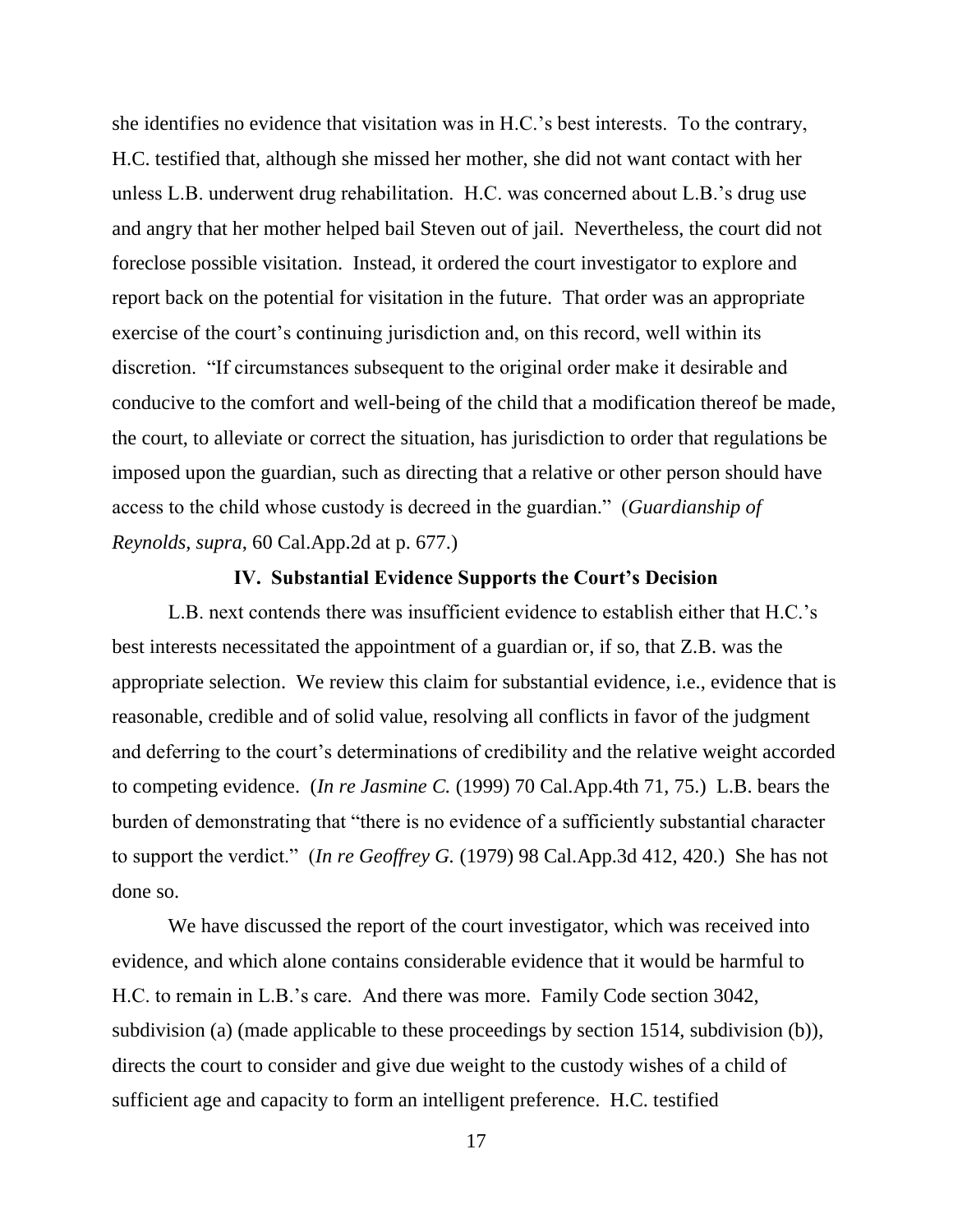unambiguously that she wished to live with Z.B. and Heather, not L.B., and gave cogent and compelling reasons for her preference. In her brother"s home, unlike her mother"s, she found structure and security; supervision; food in the refrigerator; family meals and activities; new clothing; and expectations that she would attend to her studies and chores. Z.B. was participating in a drug treatment program and voluntary drug testing. The child protective worker concluded after investigating their home that Z.B. and Heather were willing and able to act in H.C.'s best interest.

In contrast, there was considerable evidence that L.B. had a serious, unaddressed methamphetamine problem. L.B. let H.C. smoke marijuana and never addressed her daughter"s frequent drinking. She often left H.C. alone, sometimes overnight. H.C. was often truant, and L.B. made excuses for her. Their garage was full of Steven"s marijuana plants. More significantly, he was a frequent visitor at their house and L.B. continued to expose H.C. to him after she learned that he had molested her daughter. L.B. spent much of her time sleeping off a "high," and there was often drug paraphernalia in the house.

H.C."s testimony, L.B."s drug-related neglectful parenting, and her failure to protect H.C. from Steven provide an adequate basis for the court's determination that a guardianship was necessary. While the concerns raised about Z.B."s drug use and criminal history are valid, there was also evidence that he and Heather will be able to provide H.C. with a safe, stable and nurturing home. Perhaps the clearest evocation of this is in the letter H.C. wrote to the court (which we have edited only to correct spelling and punctuation). "What I am trying to say is I love where I am at now. I love doing family things, like eating dinner together and having family altogether fun, which is something I have never done. I also love how when I am sad they comfort me and they ask me how I am doing. My mother never did that. At first living with my brother and sister-in-law, Heather, I hated doing chores and having rules and them caring how I feel, but after a while I realized that is a normal family and that is awesome! Having a normal family, life is not all about friends and smoking pot, it is about family and family is there when you need them."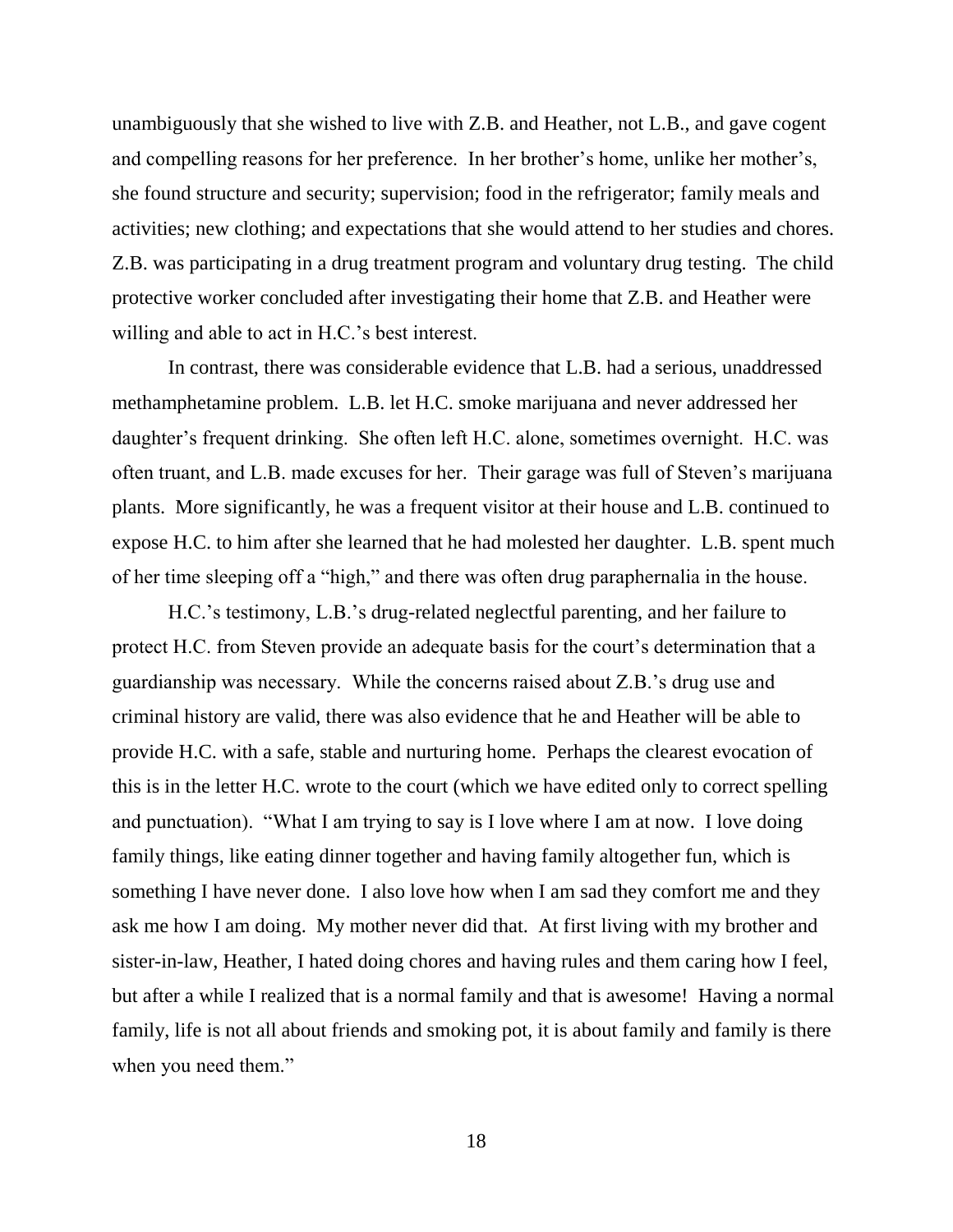We are satisfied that substantial evidence supports the court's decision to place H.C. with Z.B. and Heather.

#### **V. ICWA Notice Errors Require Limited Reversal and Remand**

"The ICWA is designed "to protect the interests of the Indian child" and "to promote the stability and security of Indian tribes and families." It sets forth the manner in which a tribe may obtain jurisdiction over child custody proceedings involving an "Indian child" or intervene in the state court proceedings. The notice requirements of the ICWA ensure a tribe will have "the opportunity to assert its rights" under the statute." (*In re C.D.* (2003) 110 Cal.App.4th 214, 222, fns. omitted.) The ICWA and its notice requirements apply to guardianships under the Probate Code. (Cal. Rules of Court, rule 7.1015.)

L.B. informed the court that she and H.C."s father were enrolled members of federally recognized Indian tribes, and the court investigator's report stated that the ICWA may or did apply to the proceedings. Yet, it is undisputed that notice procedures required by ICWA were not followed in this case. Apparently (although the parties' briefs are disturbingly unclear on this point) neither the trial court nor the petitioners made the required inquiry into H.C."s Indian ancestry or provided notice to the appropriate tribal entities. It is impossible to know what would have resulted had proper notice been made. Therefore, we are constrained to conditionally reverse the order granting the guardianship petition to allow for a limited remand, with directions to the probate court and petitioners to conduct the necessary inquiry and provide proper notice pursuant to the ICWA and rule 7.1015 of the California Rules of Court. (See *In re B.R.* (2009) 176 Cal.App.4th 773, 785-786; *In re I.G.* (2005) 133 Cal.App.4th 1246, 1251- 1256; *In re Marinna J*. ( 2001) 90 Cal.App.4th 731, 739.)

### **DISPOSITION**

The guardianship order is conditionally reversed for failure to comply with ICWA"s notice provisions. The case is remanded to the probate court with directions to provide proper ICWA notice of the guardianship proceedings. If, after receiving appropriate notice, no tribe indicates that H.C. is an Indian child within the meaning of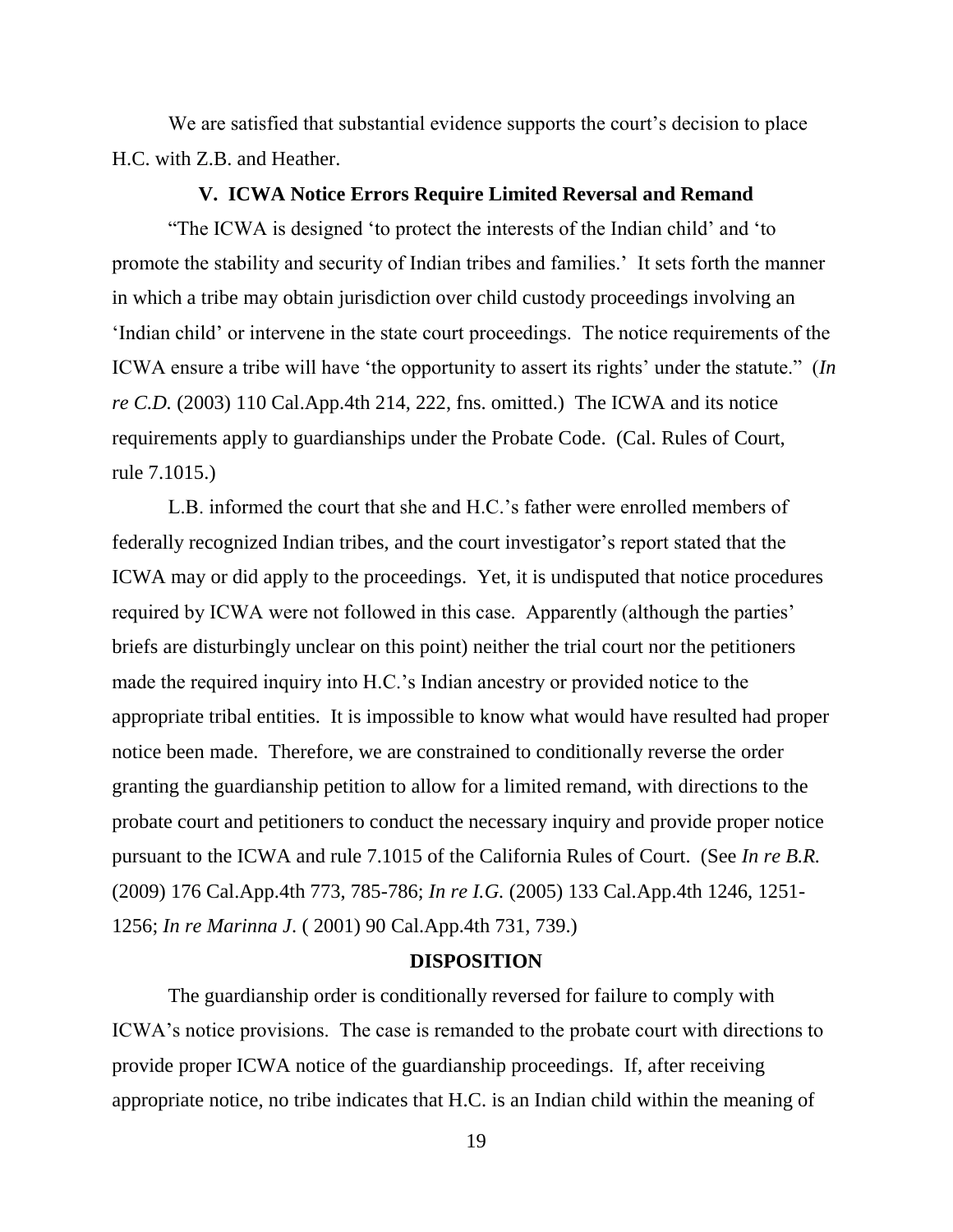the ICWA, the probate court shall reinstate the guardianship. In all other respects the guardianship order is affirmed.

Siggins, J.

\_\_\_\_\_\_\_\_\_\_\_\_\_\_\_\_\_\_\_\_\_\_\_\_\_

We concur:

Pollak, Acting P.J.

\_\_\_\_\_\_\_\_\_\_\_\_\_\_\_\_\_\_\_\_\_\_\_\_\_

\_\_\_\_\_\_\_\_\_\_\_\_\_\_\_\_\_\_\_\_\_\_\_\_\_

Jenkins, J.